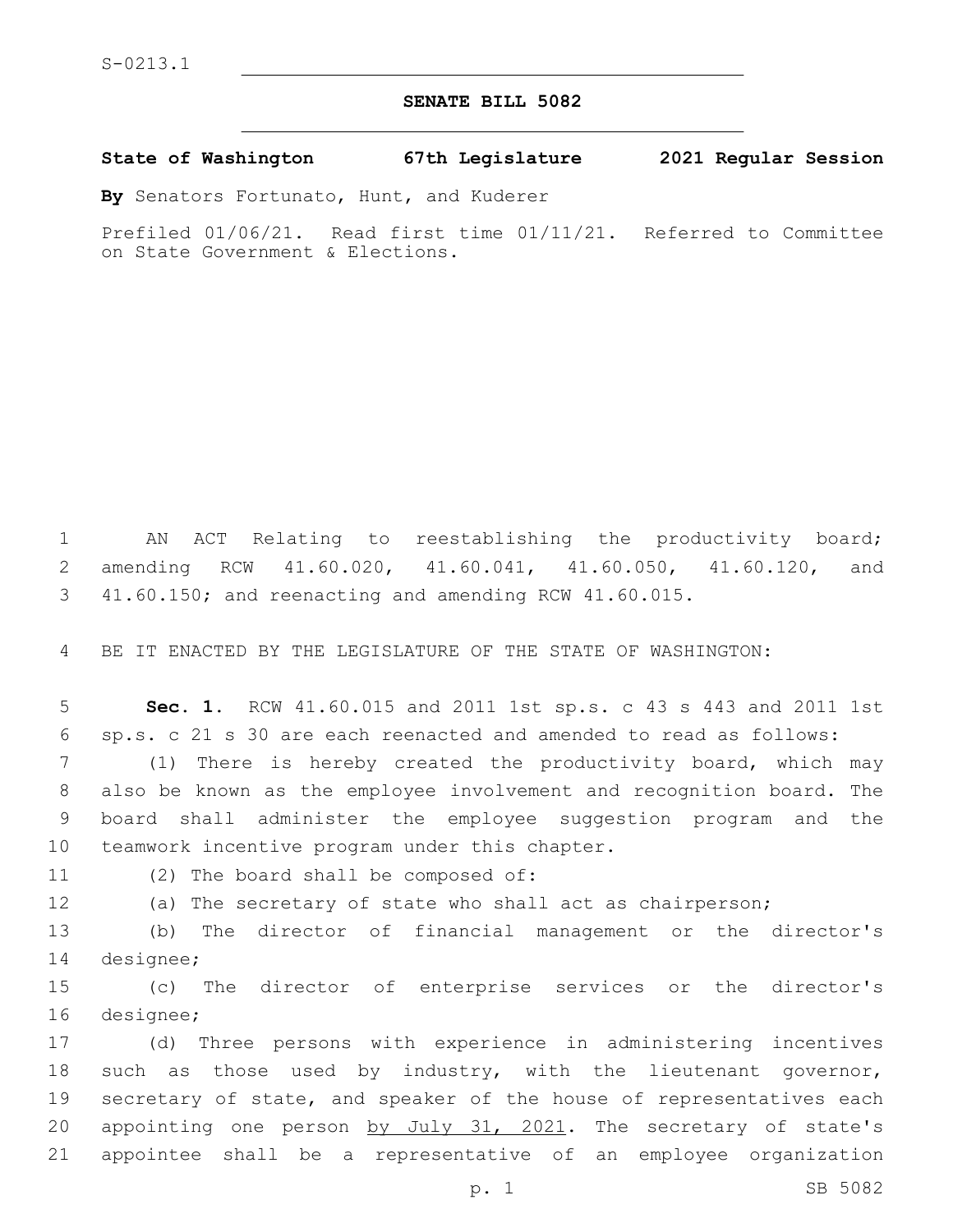certified as an exclusive representative of at least one bargaining 2 unit of classified employees; and

 (e) Two persons representing state agencies and institutions with employees subject to chapter 41.06 RCW, and one person representing those subject to chapter 28B.16 RCW, both appointed by the secretary 6 of state by July 31, 2021.

 Members under subsection (2)(d) and (e) of this section shall be 8 appointed to serve three-year terms.

 Members of the board appointed pursuant to subsection (2)(d) of this section may be compensated in accordance with RCW 43.03.240. Any board member who is not a state employee may be reimbursed for travel 12 expenses under RCW 43.03.050 and 43.03.060.

 **Sec. 2.** RCW 41.60.020 and 1999 c 50 s 3 are each amended to read as follows:14

 (1) The board shall formulate, establish, and maintain a statewide employee suggestion program and adopt rules to allow for agency unique suggestion programs. Employee suggestion programs are developed to encourage and reward meritorious suggestions by state employees that will promote efficiency and economy in the performance 20 of any function of state government: PROVIDED, That the program shall include provisions for the processing of suggestions having multiagency impact and post-implementation auditing of suggestions 23 for fiscal accountability.

 (2) The board shall adopt rules necessary or appropriate for the proper administration and for the accomplishment of the purposes of this chapter. These rules shall include the adoption of a payment award schedule that establishes the criteria for determining the amounts of any financial or other awards under this chapter.

 (3) The board shall prepare a topical list of all the productivity awards granted and disseminate this information to the legislature and all state government agencies that may be able to 32 adapt them to their procedures.

 **Sec. 3.** RCW 41.60.041 and 1999 c 50 s 5 are each amended to read as follows:34

 (1) Cash awards for suggestions generating net savings, revenue, or both to the state shall be determined by the board, or the board's designee, based on the payment award scale. No award may be granted in excess of ten thousand dollars or 10 percent of the actual net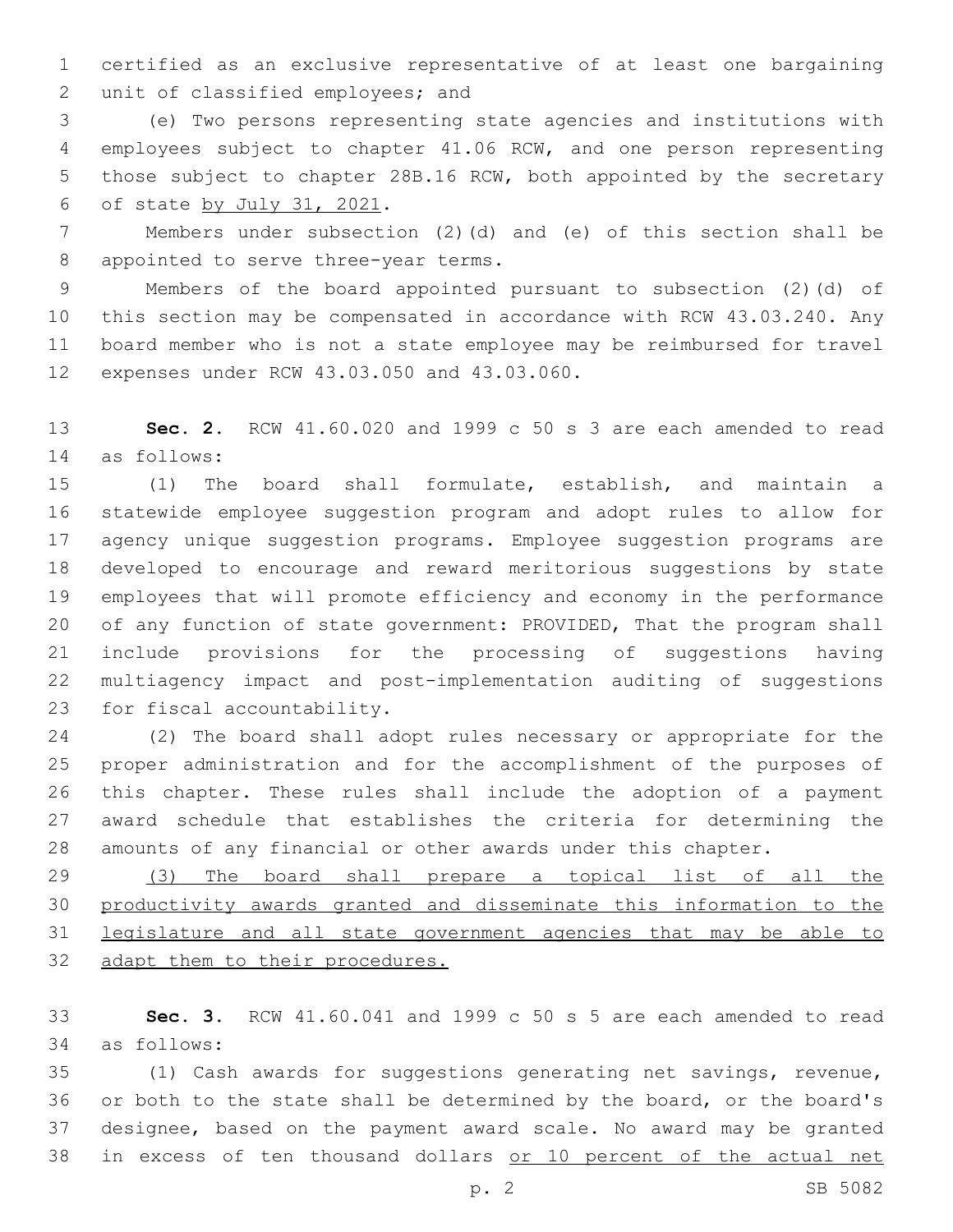1 savings and/or revenue generated, whichever amount is less. Savings, revenue, or both, shall be calculated for the first year of implementation.3

 (2) The board shall establish guidelines for making cash awards for suggestions for which benefits to the state are intangible or for which benefits cannot be calculated.6

 (3) Funds for the awards shall be drawn from the appropriation of the agency benefiting from the employee's suggestion. If the suggestion reduces costs to a nonappropriated fund or reduces costs paid without appropriation from a nonappropriated portion of an appropriated fund, an award may be paid from the benefiting fund or 12 account without appropriation.

 (4) Awards may be paid to state employees for suggestions which generate new or additional money for the general fund or any other funds of the state. The director of financial management shall distribute moneys appropriated for this purpose with the concurrence of the productivity board. Transfers shall be made from other funds of the state to the general fund, in amounts equal to award payments made by the general fund, for suggestions generating new or 20 additional money for those other funds.

 **Sec. 4.** RCW 41.60.050 and 2019 c 415 s 960 are each amended to 22 read as follows:

 The legislature shall appropriate from the personnel service fund for the payment of administrative costs of the productivity board. ((However, during the 2015-2017, 2017-2019, and 2019-2021 fiscal biennia, the operations of the productivity board shall be 27 suspended.))

 **Sec. 5.** RCW 41.60.120 and 1999 c 50 s 9 are each amended to read as follows:29

30 The agency head may recommend an award amount to the board. Cash awards for suggestion teams shall be up to 25 percent of the actual net savings and/or revenue generated to be shared by the team in a 33 manner approved by the agency head, not to exceed \$10,000 per team member. The board shall make the final determination as to whether an award will be made in accordance with applicable rules governing the teamwork incentive program. Awards will be based on the payment award scale. Funds for the teamwork incentive award shall be drawn from the agencies in which the unit is located or from the benefiting fund or